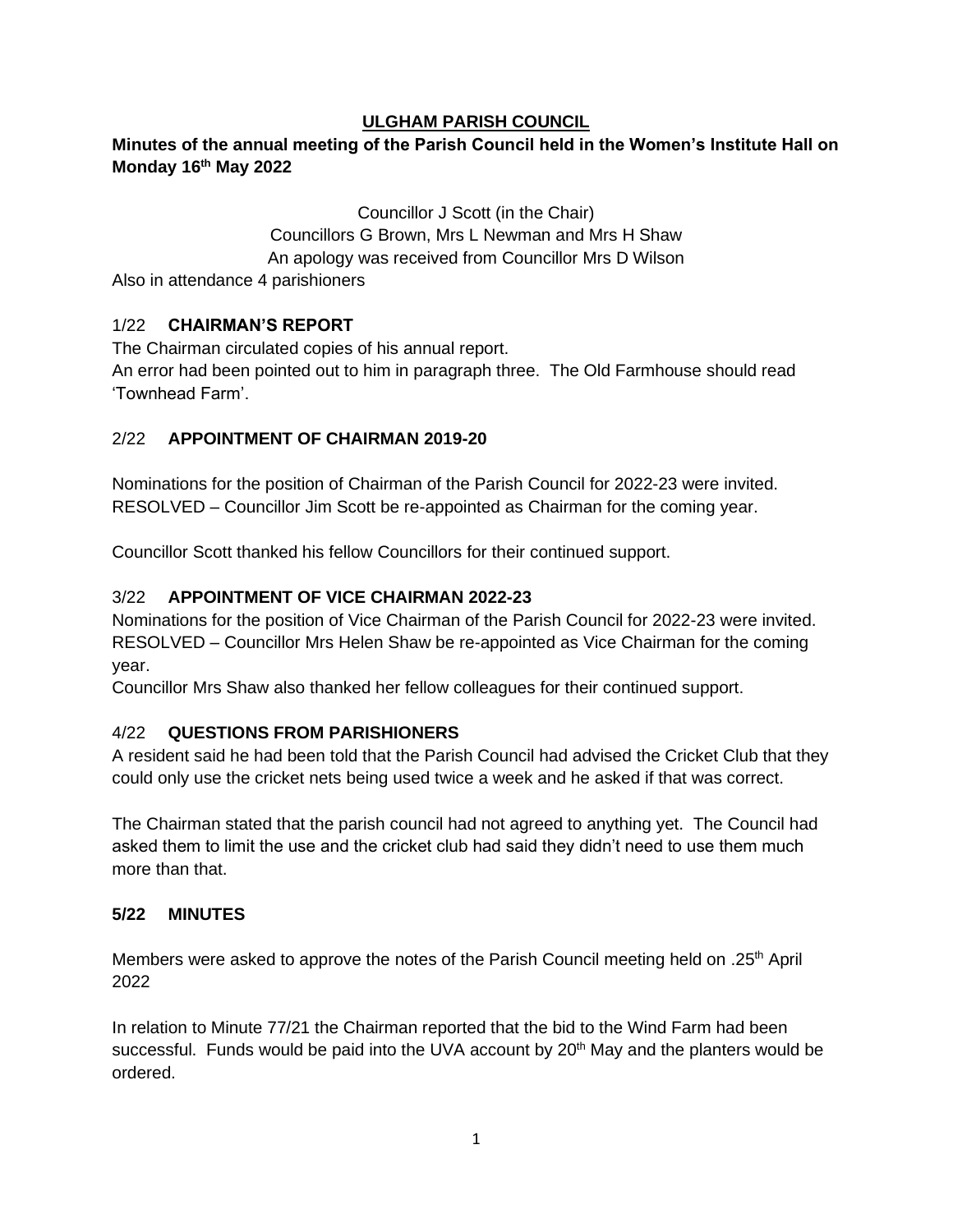In relation to Minute 82/21 the Chairman reported that the tree may be difficult to remove. He would look at it again.

RESOLVED – The minutes be approved.

# 6/22 **APPOINTMENTS TO OUTSIDE BODIES**

RESOLVED - The following appointments to outside bodies were agreed:

(i) Sisters Wind Farm Community Benefits Fund Committee – Councillor J Scott

(ii) Ulgham Village Committee – All Councillors were members of this Committee through the UVA or Playing Fields.

(iii) Druridge Bay Regeneration Partnership – Councillors Mrs H Shaw and Mrs L Newman – This had not met for some time and Councillor Mrs Shaw agreed to discuss this further with her contact.

(iv) Northumberland Association of Local Councils (NALC) – County Committee – Councillor Mrs D Wilson.

# **7/22 CORRESPONDENCE**

# **(i) Zurich Insurance – annual renewal of insurance**

The Clerk reported that the annual renewal of insurance had been received from Zurich at a cost of £563.14 for 2022-23.

The Clerk reported that there was an offer to enter into a 3 or 5 year contract with Zurich. The 5 year premium would be £530.11 and the 3 year premium would be £551.01.

RESOLVED – The Parish Council agreed to renew the insurance with Zurich for five years at a total cost of £530.11.

# (ii) **Planning application 22/01528/FUL – Garden Cottage, Ulgham – first floor extension**

Details of the above planning application had been circulated to Councillors. Comments were required by 31<sup>st</sup> May 2022.

Councillors had viewed the plans and had no comments to make.

# (iii) **Banking situation update**

The Clerk updated the Council on the current situation with the new banking providers, Unity Trust.

The new account had been opened and letters were being sent out to signatories to register for internet banking.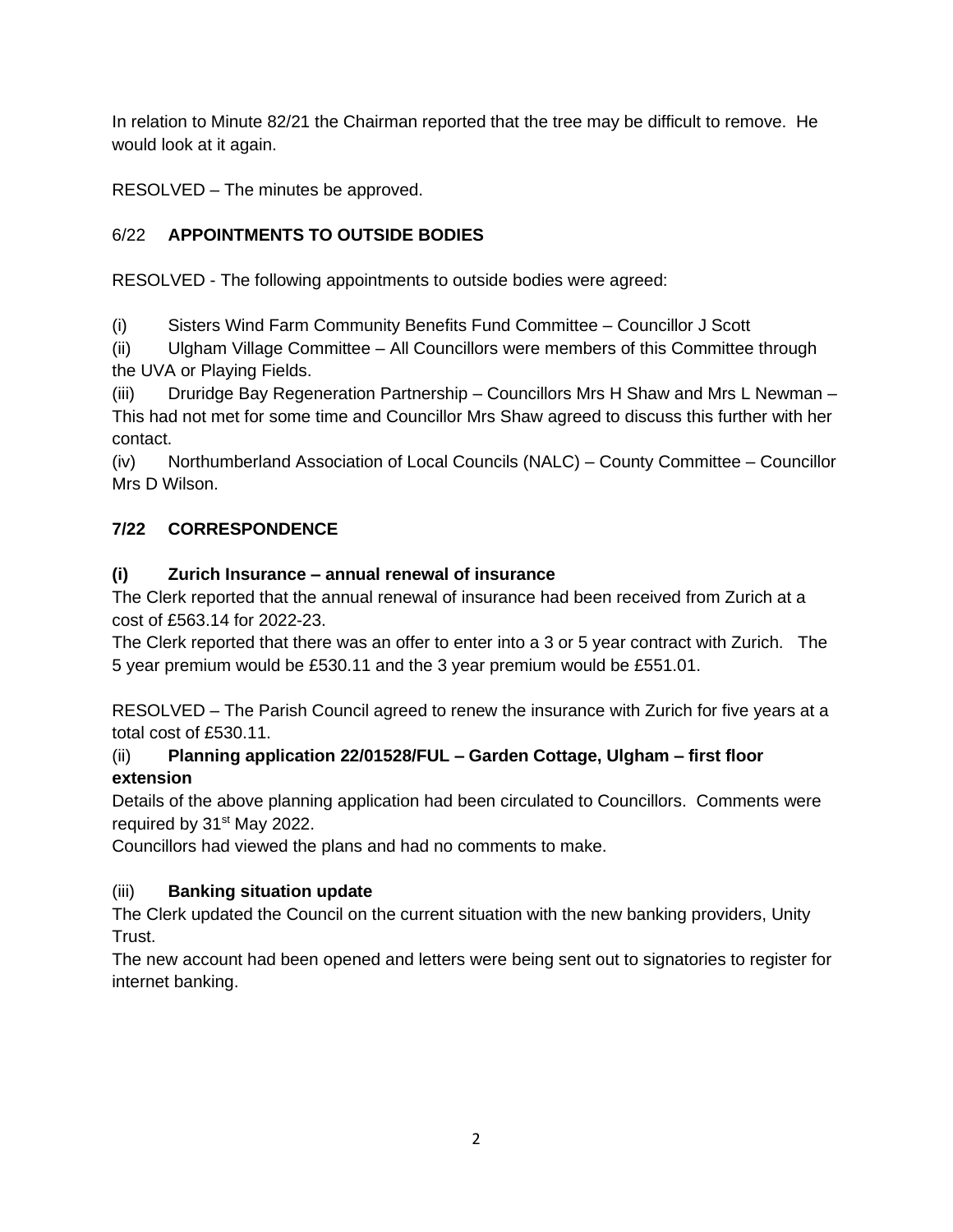# (iv) **Correspondence from the MP re broadband**

The Chairman reported that he had recently received a newsletter from the MP who had visited some sites across the county where Openreach was already delivering full fibre broadband. Openreach had also announced that Amble, Longframlington, Lynemouth, Otterburn, Seahouses, Shilbottle and Ulgham have been added to their commercial build plans.

# **(v) Correspondence from a resident re the haul road**

The Chairman had circulated an email from a resident re the above.

It appeared that the advice given to the applicant was not right. The resident had been speaking to an NCC officer at an event she had attended. The officer was mentioned the Pegasus crossing idea and said that user controlled crossings could not be constructed on national speed limit roads, there would have to be a lower speed limit created around it He also said that NCC were adopting bridges from British Coal in other areas to create cycleways. A resident in attendance disagreed with the information about Pegasus crossings and mentioned one in New Hartley as an example.

# **(vi) Letter of support for the Ulgham village Vehicle to Grid (V2G) rural pilot**

The Clerk was asked to read out a letter of support from the Leader of the County Council in respect of the above-mentioned scheme. It appeared that 25 people were needed to sign up to the scheme and the person behind was being asked to speak to residents on a one-to-one basis.

# 8/22 **REPORTS FROM COMMITTEES**

### (i) Ulgham Village Committee

There had not been any formal meetings but the small group working on the jubilee had met to discuss progress. Details of events had been included in the newsletter. The Chairman had managed to sort out fireworks for the Saturday evening.

Work had been done to the boules pitch on 14<sup>th</sup> May.

### 9/22 **ACCOUNTS FOR PAYMENT**

It was noted that the following accounts were now due for payment:

- (a) Clerk, May 22 salary, expenses, mileage £154.66
- (b) HMRC PAYE payment, Clerk £91.60
- (c) Zurich Insurance annual renewal £530.11
- (d) J M Champion grass cutting in the village/cutting of meadow £550

### 10/22 **REPORTS FROM CHAIRMAN AND MEMBERS**

The Chairman gave a brief report on the Wind Farm meeting. He had already reported that the grant application for planters for the village had been successful.

Regarding the Meadows, the Chairman had had a walk around with 9 people who are interested in helping with the area. There were parts of the paths that needed some work. Moving the gate had been discussed and some cutting back would be carried out.